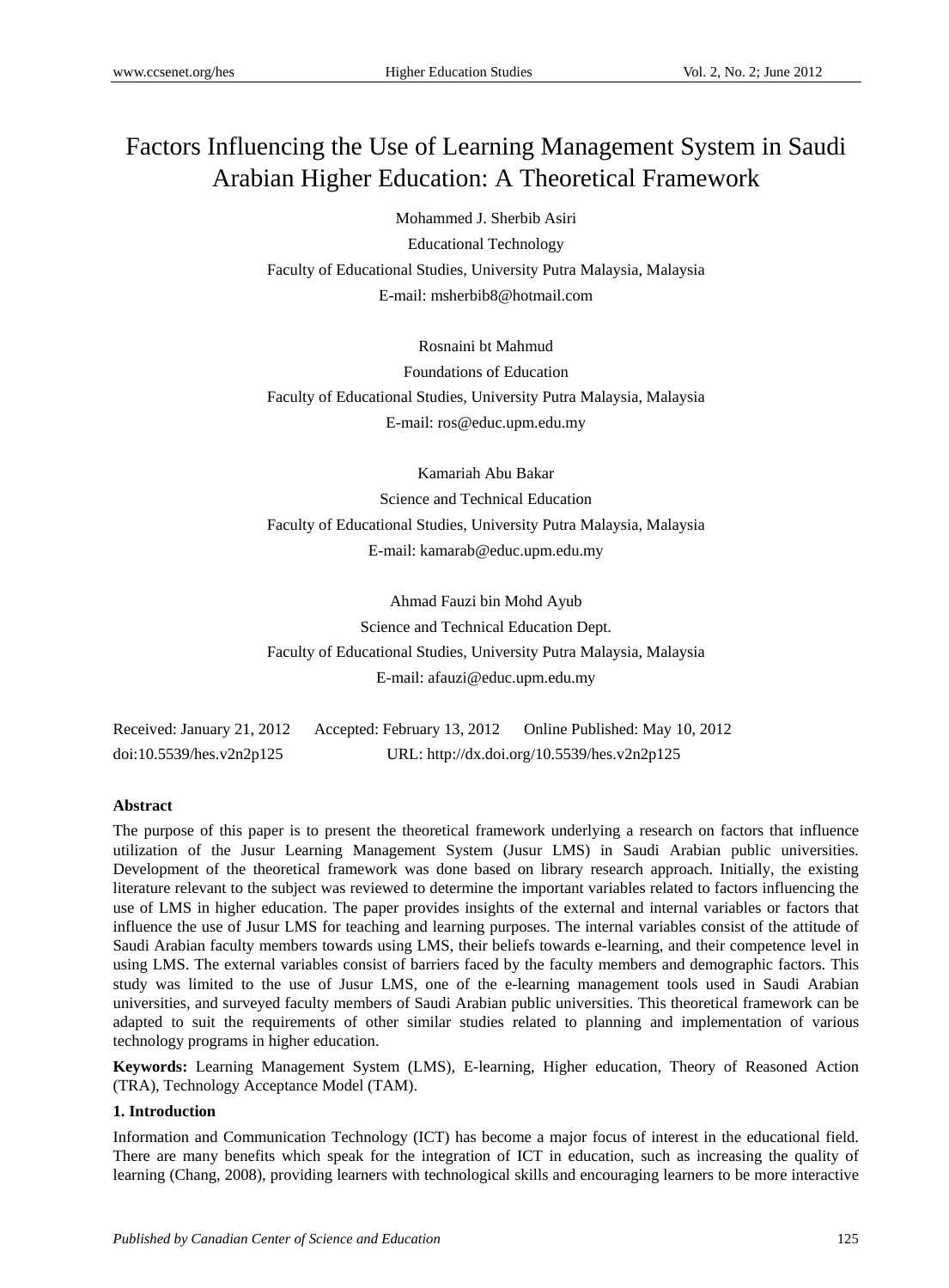(van-Braak, 2001), promoting teachers and students' performance and motivation, and removing the limitations of time and space in instructional processes (Al-Zaidiyeen, Mei, & Fook, 2008; Alzamil, 2006).

The breakthrough of ICT and its wide application in education has led to the introduction of new terms in the pedagogical field, such as e-learning, virtual class, digital contents, knowledge management, and web-based learning. Furthermore, e-learning in the 21<sup>st</sup> century has greatly altered the role of instructors. Traditionally regarded as mainly oral transmitters of knowledge they have become subject facilitators and mentors (Al-Khalifa, 2010 b; Bates, 2005). Many factors were found to influence the use of technology by instructors, or in this case, faculty members. This study attempts to identify the factors influencing the utilization of the Jusur Learning Management System of faculty members in Saudi Arabian universities.

## **2. The Need for E-learning in Saudi Arabia**

E-learning and its facilities are being more and more frequently adopted in Saudi Arabian universities, a phenomenon which is mainly caused by the steady rise of the Saudi Arabian student population in higher institutions. In the academic year 2008/2009, the student population of altogether 20 universities totaled 608,000 students (Ministry of Higher Education, 2008). Saudi Arabian universities are now facing problems because of overcrowding. In response to this increased demand, the use of information technology is generally viewed the most viable solution to meet this challenge. However, the pressing need to adopt computer technology and e-learning in higher education also means that Saudi Arabian faculty members have to integrate information technology into their classrooms and use IT facilities as part of their teaching processes.

Like other universities in developing countries, Saudi Arabian universities suffer from a shortage of faculty members, especially in applied and medical specializations (Mazi & Obuamh, 2002). One of the greatest benefits of e-learning is that it helps to reduce the dependency on local teaching staff (Alzamil, 2006). Thus, through the use of e-learning the problem of staff shortages can be minimized because the internet allows the design of interactive course-material which is then delivered over the network to the attending students (Clark & Mayer, 2008).

The education system in Saudi Arabia is - like all domains of Saudi Arabian public life - based on complete separation of students and staff by gender. Hence, educational institutions have to provide separate buildings and staff for their male and female students. This puts a considerable strain on available resources and accommodation. In this respect, Alaugab (2007) confirms that "the number of female instructors is lower than male instructors at all academic levels" (p.95). E-learning and its various applications is viewed as the perfect solution to face this challenge. Saudi Arabian universities are thus encouraged to introduce e-learning tools to provide e-courses for their female students in different faculties since such an arrangement would require only a minimum number of female instructors.

#### **3. Learning Management System**

Multiple networks have emerged as a fourth generation in the e-learning field. Its three main features are the retrieval of large amounts of information, the ability to interact via computer-mediated communication (CMC), and the processing power of the Java language. These characteristics facilitate the creation of new e-learning technologies called Learning Management Systems (LMSs), such as WebCT, Blackboard, Moodle, and Lotus Notes (Garrison & Anderson, 2003).

Learning Management Systems (LMSs) are also known as Virtual Learning Environments (VLEs) or Course Management Systems (CMSs) and are one of the solutions useful for both students and instructors in e-learning environments (Altun, Gulbahar, & Madran, 2008; Chang, 2008; Falvo & Johnson, 2007). Learning Management System is defined as a web-based technology which assists in the planning, distribution, and evaluation of a specific learning process (Alias & Zainuddin, 2005). Sallum (2008) describes LMS as a high solution package that allows for the delivery and administration of content and resources to all students and employees. This system contains software application and features which make learning content easily accessible and managed. In addition, it helps instructors to provide their students with learning materials and manages student registration.

In Saudi Arabia, the National Centre for E-learning and Distance Learning (NCEL) designed its own LMS in collaboration with Meteor Group of Companies in Malaysia called Jusur LMS (Al-Khalifa, 2010 a). Jusur LMS has been developed according to universal standards, and has 17 tools namely *Courseware Controls* tool, *Course Description* tool, *Announcements* tool, *Learning Content Management System* tool, *Glossary* tool, *Forum* tool, *General Chat* tool, *File Sharing* tool, *Assignments* tool, *Tests and Assessment* tool, *virtual classroom* tool, *Lecturer Information* tool, *User Administration* tool, *Survey Manager* tool, *Questions* Bank tool, *Grad Book* tool, and *Tracking Forum Participation* tool (National Centre for e-learning and Distance Learning, 2010).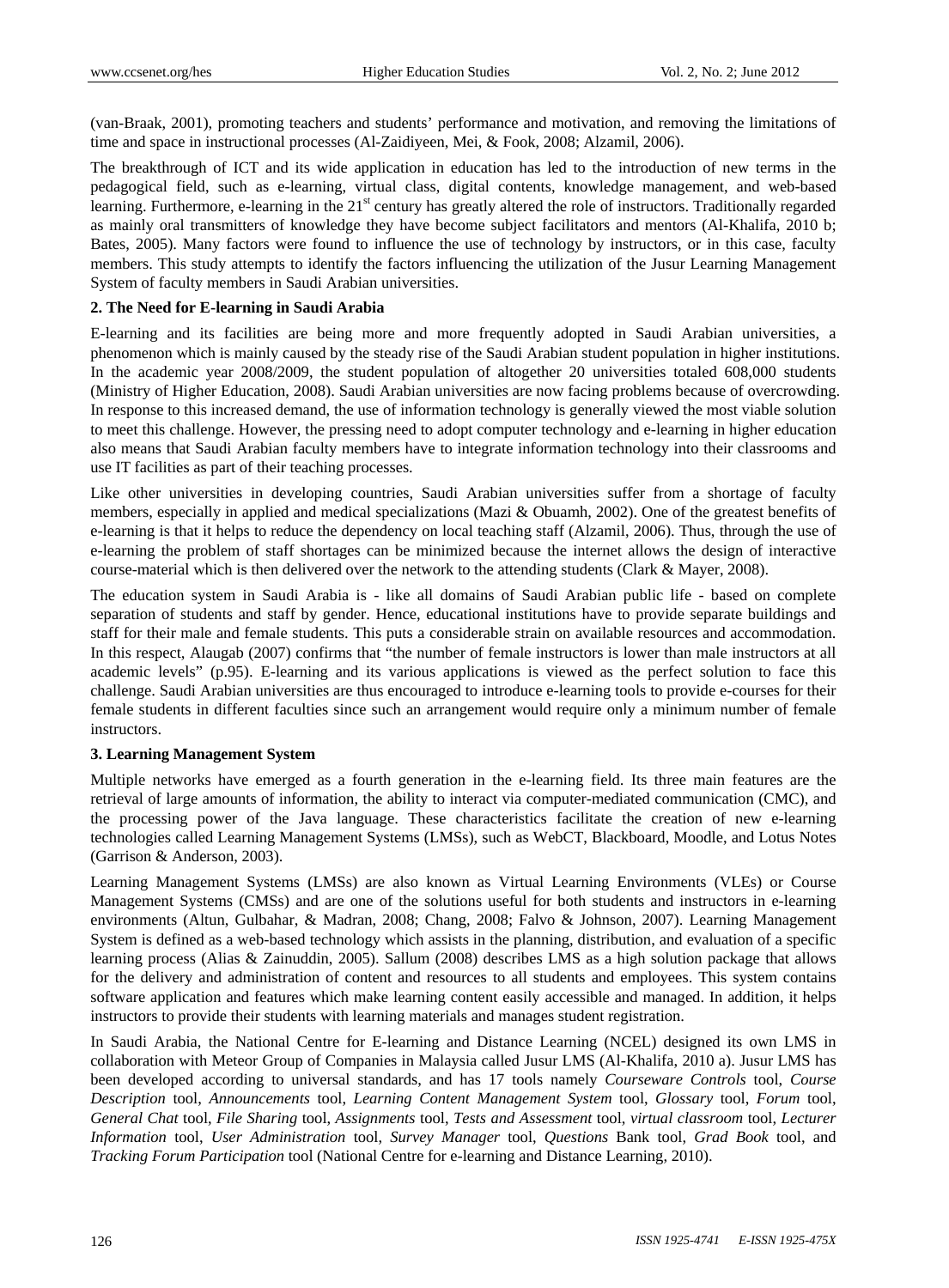The advantages of Jusur LMS as listed by Al-Khalifa (2010b) consist of Jusur LMS being user friendly, very easy to learn how to operate, containing various instructional and administrative functions, helping the students to complete the task quickly, uploading various types of files into its environment, allowing students who have made a mistake when using the system to recover easily and quickly, supporting error messages which suggest how to fix the problems, enabling users access to information and activities at anytime and anywhere, and allowing users to communicate with other students in the course and the tutor electronically.

On the other hand, Jusur LMS has its disadvantages and weak points as addressed by Al-Khalifa (2010a). Users reported that they experienced failure of the search feature in the forum and had difficulties downloading course materials. The Jusur LMS forum may require some improvements in order to reflect a more organized approach to the respective course objective. Al-Salum (2009) stated that Jusur LMS features only English and Arabic language content, the instructor cannot add or remove students from the system independently from the support centre, the forum does not include a list of the users who are online at the time, there exist only two options to browse the topics in the forum (e.g. next, and last), extensive files cannot be uploaded in the form of compressed folders, and Jusur LMS has not been integrated with other systems used in the same university such as faculty members academic portal or registration portal.

#### **4. Research Aim and Methodology**

The aim of the particular piece of research discussed in this paper has been to form a theoretical framework that can provide the decision makers governing Saudi Arabian educational institutions with a proper insight and deeper understanding of the factors that influence the use of Jusur LMS. The extensive review of already existing publications relevant to this study enabled the author to determine the important variables related to the factors influencing the use of LMS in higher education and identify those existing theories and models which could be applied most appropriately in order to develop a relevant framework. The theoretical framework for the study was constructed based on two well-known and tested theories, namely the Theory of Reasoned Action (Fishbein & Ajzen, 1975) and Technology Acceptance Model (Davis, 1986).

### **5. Factors Influencing Utilization of Instructional Technology**

Seels and Richey (1994) have identified a number of component variables which affect utilization processes in general, namely the ways in which technology is perceived, the degree of user independence, and obstacles to the use of instructional technology. On the other hand, Zhao, Pugh, Sheldon, and Byers (2002) have observed that the successful utilization of technology for teaching and learning purposes is affected by three main factors, namely innovator, innovation, and context:

*Innovator* refers to the instructor or faculty member. The factors associated with the faculty member are technological proficiency, pedagogical compatibility, and social awareness. The rate of technology use can be successfully increased if the instructor feels that he or she has the ability to use the technology, his or her pedagogical approach is consistent with current technology, and if he or she is aware of the nature of the work environment.

*Innovation* refers to the nature of the technology itself. It is highly important to determine whether the technological project can succeed or not. This depends on its distance from the existing school practice, the existing school culture, and the availability of technological resources. A second aspect or dimension is the user's dependence on other people to use the innovation or other necessary additional resources required to do so.

*Context* refers to the availability of infrastructure with social support inside the learning environment. The context of environment has three identifiable aspects, namely human infrastructure (technical staff, administrative staff, and institutionalized policies), technological infrastructure (resources, facilities, and access), and social support (colleagues and administrators).

However, a learning environment rich with technology is insufficient and inadequate to guarantee successful utilization and implementation of technology in higher education (Albirini, 2006). Undoubtedly, the faculty members' acceptance of technology plays also a key role in optimal utilization of LMS in higher education. Their ready acceptance of such a system would lead to increase in usage and motivate students to use LMS in their classes (Al-Busaidi & Al-Shihi, 2010). This means in the context of education that although the government and relevant ministries can initiate various technology programs, its successful uptake will greatly depend on the teachers or instructors who deploy the technology in their classrooms (Mahmud, 2006). Thus, the role of faculty members in accepting and using Jusur LMS is undoubtedly paramount.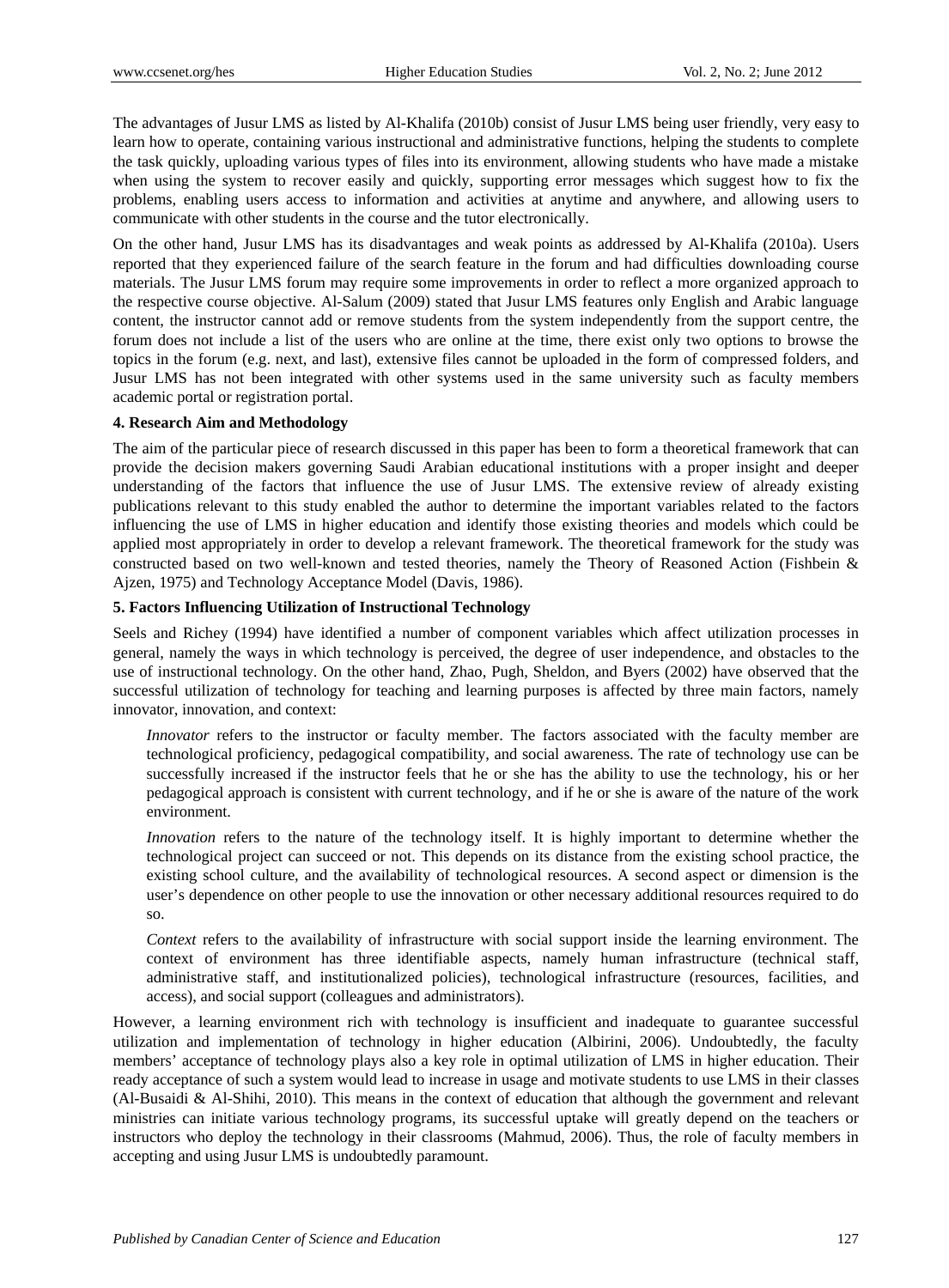Dusick (1998) categorized these factors as socio-cognitive factors which include personal, behaviour and environment variables. Personal and behaviour variables refer to knowledge, competency, attitude, perception, beliefs and commitment, whilst environment variables refer to facilities, equipment and support. On the same note, demographic variables such as gender (Venkatesh & Morris, 2000), age (Mahmud, 2006), experience in using ICT and training (Mahmud & Ismail, 2010) were also found to influence the use of technology for teaching and learning.

In the respect to technology utilization in Saudi Arabia, several researches have been conducted to investigate the utilization of technology in academic institutions for instructional purposes. These studies confirmed that the level of technology utilization for instructional purposes in Saudi Arabian educational organizations is still below the sufficient level (Al-Asmari, 2005; Al-Kahtani, 2006; Alnujaidi, 2008). Moreover, instructors in Saudi Arabian educational institutions faced several barriers which inhibited their use of technology, more specifically in the form of organizational, technological, and personal barriers. For example, staff development, policy and administrative support, professional programme were among those identified as organizational barriers (Al-Alwani, 2005; Al-Asmari, 2005), as technological barriers variables like access and availability, search strategy, and access and availability of resources in the Arabic language (Al-Kahtani, 2006; Al-Weshail, 1997), and as personal barriers attitude toward technology, computer and internet experience, and technological skills and know-how (Abahussain, 1998; Al-Asmari, 2005; Al-Weshail, 1997; Alaugab, 2007).

#### *5.1 Internal Variables*

Internal variables consist of a specific combination of factors which were related to users themselves. These variables could act as hindrances between potential users and Jusur LMS. The factors selected to be further explored in the study were attitude, pedagogical beliefs towards e-learning, and level of competency (Table 1).

#### 5.1.1 Attitude

According to Fishbein and Ajzen "attitude can be described as predisposition to respond in a consistently or unfavorable manner with respect to given object" (Fishbein & Ajzen, 1975, p. 6). Schafer and Tait (1986) refer to attitude as a set of feelings and tendencies that influence a person's decision toward people, ideas, or objects. These feelings and tendencies can be positive or negative and can be formed in relation to objects or people. The attitudes variable consisted of three components which were affection, cognition, and behaviour. The affective component usually represents an individual's emotional response or liking to a person or object, the cognitive component consists of a person's factual knowledge about a person or object, and the behavioural component involves a person's overt behaviour directed toward a person or object (Zimbardo, Ebbesen, & Maslach, 1977).

The success of any initiative aimed at implementing technology in an educational program depends strongly upon the attitudes of the faculty members involved (Al-Erieni, 1999; Albirini, 2006; Clay, 1999b; Hamdi, 2002; Zhao, et al., 2002). Faculty members who hold positive attitude toward technology feel comfortable in using it and are more ready to overcome arising obstacles (Albirini, 2006; Hamdi, 2002). According to AI-Khaldi and AI-Jabri (1998), the overall attitude the faculty members reflected toward computer technology directly influenced the extent of computer utilization. Similarly, Yang and Yoo (2004) investigated the relationship between the affective attitudes and the cognitive attitudes of users and the extent of their usage of technology. Hence, if the faculty members have a positive attitude toward Jusur LMS, they are more likely to be motivated to use Jusur LMS.

#### 5.1.2 Pedagogical Beliefs toward E-learning

In order to achieve a change in teaching practices which results in a more integrated use of technology, there was a need to examine the opinions of the instructors themselves and their beliefs about innovative teaching approaches such as e-learning (Ertmer, 2005). The use of technology in the learning environment more likely increases when the instructors' pedagogical approach to teaching is consistent with selected technology (Zhao, et al., 2002).

According to Fishbein and Ajzen (1975), beliefs refer to "the information he has about the object" (p.12). The complete set of someone's beliefs in respect to the physical and social world and the self is clustered in a belief system (Rokeach, 1976). Pedagogical beliefs toward e-learning refer to the information and opinions that are held by faculty members in general toward e-learning practice and its goals. However, Chang (2008) divided the pedagogical beliefs toward e-learning into the four components of importance of web technology (e.g. Wikipedia, Online database, LMS), design (e.g. learner-cantered, interactivity, social interaction), constructivist approach (e.g. problem-solving), and personal preferences (e.g. trying different communication tools in teaching).

In a qualitative study, Ottenbreit-Leftwich et al. (2010) investigate the educators' beliefs that underlie their use of technology. The educator's beliefs tend to influence educator's specific technology integration practices. The teachers' own beliefs about e-learning approach and instruction media are indeed a critical indicator for the classroom use of technology (Tondeur, Hermans, Braak, & Valcke, 2008). The teachers' behavioural beliefs about e-learning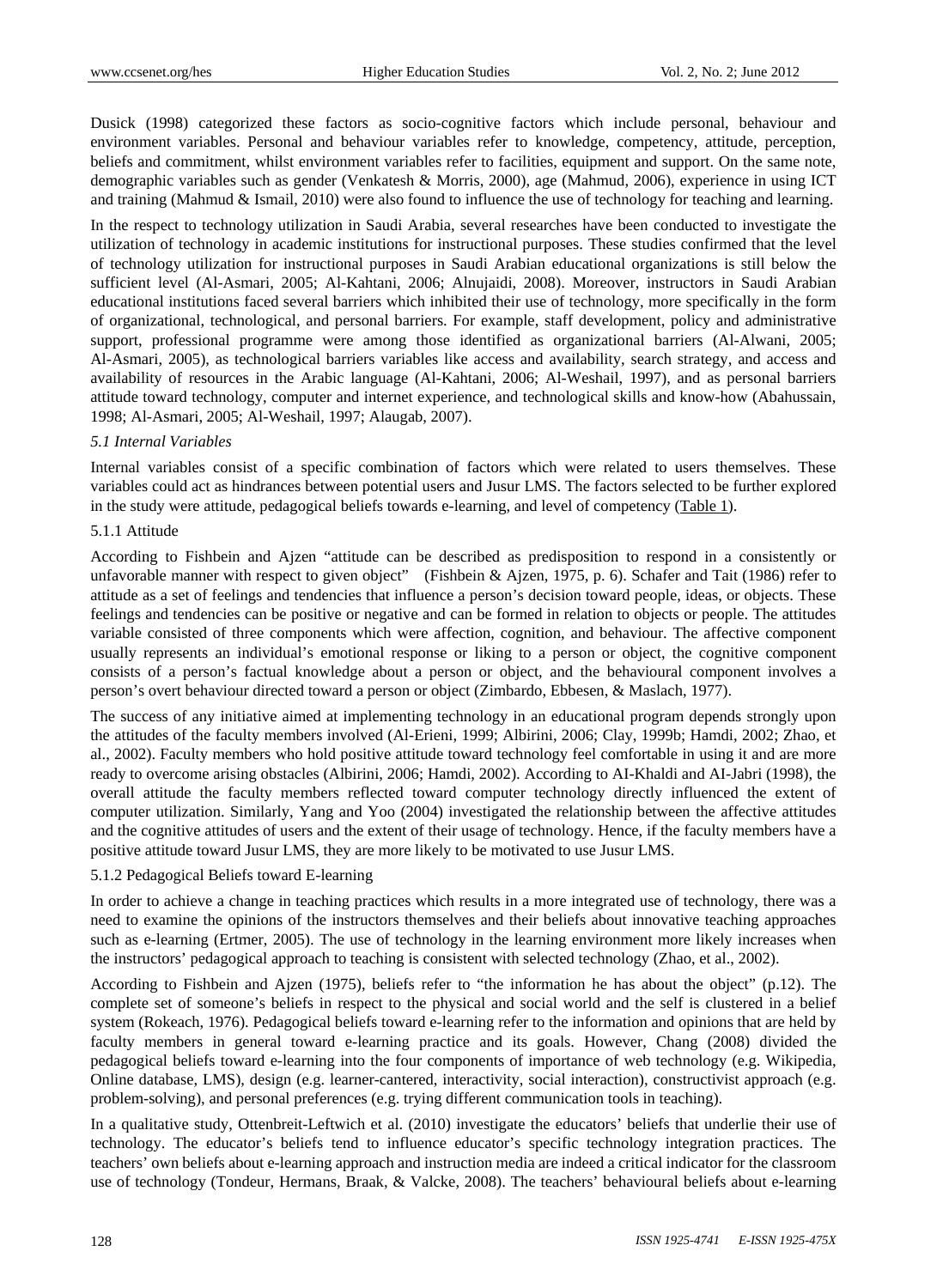also positively predict the usefulness and ease in which it is used (Kao & Tsai, 2009). Hence, if the faculty members' believe that the e-learning approach is important and has helpful tools, they are more likely to use Jusur LMS in their teaching and learning practices.

## 5.1.3 Competence Level in Using LMS

Technology skill and competence also play key roles in the adoption of technology in the field of educational instruction. Osika, Johnson, and Butearu (2009) emphasize that the lack of technological competency is one of the main reasons for faculty members refusing to integrate new technology in their teaching. Technology competence is defined as "being able to handle a wide range of varying computer applications for various purposes" (Van Braak, 2004, p.300). As such, faculty members need to have not only the basic skills to deal with technology effectively but also need to have basic knowledge of virtual environments such as Jusur LMS (Izmirli & Kurt, 2009).

It is obvious that the competency level of faculty members directly influences the use of technology for teaching and learning purposes (Albirini, 2006; Ball & Levy, 2008; Birinci & Kılıçer, 2009). In addition, Curbelo-Ruiz (2003) found that the majority of instructors who considered themselves competent users in using web-based technology frequently employed it in their teaching, more than half (78%) of the participants were found to be familiar with teaching tools in web-based technology, and the level of educators' competencies or skills significantly predicted faculty participation in web-based instruction. Ball and Levy (2008) state that the intention of an instructor to use technology is significantly influenced by computer self-efficacy. On the other hand, self-efficacy is strongly and positively related to computer competence (Shih, 2006). Hence, if the faculty members have enough skills and knowledge to use all Jusur LMS features or tools, they will subsequently use the Jusur LMS for teaching purposes.

## *5.2 External Variables*

External variables may exist outside the immediate environment of the system. Organizational, technological, social barriers, gender, computer experience, and training have been identified as external variables as highlighted in previous studies. Table 1 shows the most frequently cited factors in literature influencing the utilization of technology.

#### 5.2.1 External Barriers Faced by Faculty Members

In the study, external barriers referred to the obstacles existing in the external environment around the potential users that impeded or inhibited them from using Jusur LMS in their teaching. These barriers faced by faculty members can be categorized into organizational barriers, technological barriers, and social barriers. Organizational barriers refer to "the organizational arrangement to support technology integration in the classroom" (Zhao, et al., 2002, p. 503). Technological barriers are "limited access to useful, relevant, and appropriate hardware and software" (Rogers, 1999, p. 9). Social barriers are defined as the degree to which peers supported or discouraged the user to use technologies (Zhao, et al., 2002).

Technology and human facilities have a direct impact on the increasing level of faculty attention toward using technology (Al-Alwani, 2005; Curbelo-Ruiz, 2003; Zhao, et al., 2002). In any e-learning environment, the technology facilities play a key role in the faculty members' decision to participate in LMS. Some of these are related to logistics, such as the type of equipment considered necessary to deliver instruction, the equipment required for students, the computer software that is necessary, and ways to get access to the Internet (Al-Saif, 2005). Al-Senaidi, Lin and Poirot (2009) and Betts (1998) observed that administrational and technical support acted as a major obstacle to the faculty members' use of computer technology. Hence, in order for the faculty members to make optimal use of LMS, the existing organizational, technological and social barriers need to be identified and either reduced or completely removed in order to ensure their optimal use of Jusur LMS.

Van Braak (2001) emphasized that technological, organisational, and social constraints significantly hindered the introduction of computer-mediated communication. In short, these results reflected the importance of external barriers which stood between the faculty members and their use of Jusur LMS. Any future attempt to employ Jusur LMS in teaching and learning therefore needs to identify the existing barriers which stand between faculty members and their use of the system. Seeking to reduce these existing barriers appears to be critical for the successful implementation of Jusur LMS in Saudi Arabian universities.

#### 5.2.2 Demographic Factors

Demographic factors such as gender, computer experience, and training are found to serve as antecedents that determine the technology use among faculty members (Al-Alwani, 2005; Al-Saif, 2005; Bin-Baker, 1996; Tondeur, et al., 2008). The educational system in Saudi Arabia is organized based in gender segregation. Thus, it is important to compare how differently female and male faculty members use technology at their respective institutions. Past researches have shown that female staff generally perceive IT in the instructional process as less useful and more challenging to use, and that the behavioural intention to use e-learning system is lower than that exhibited by their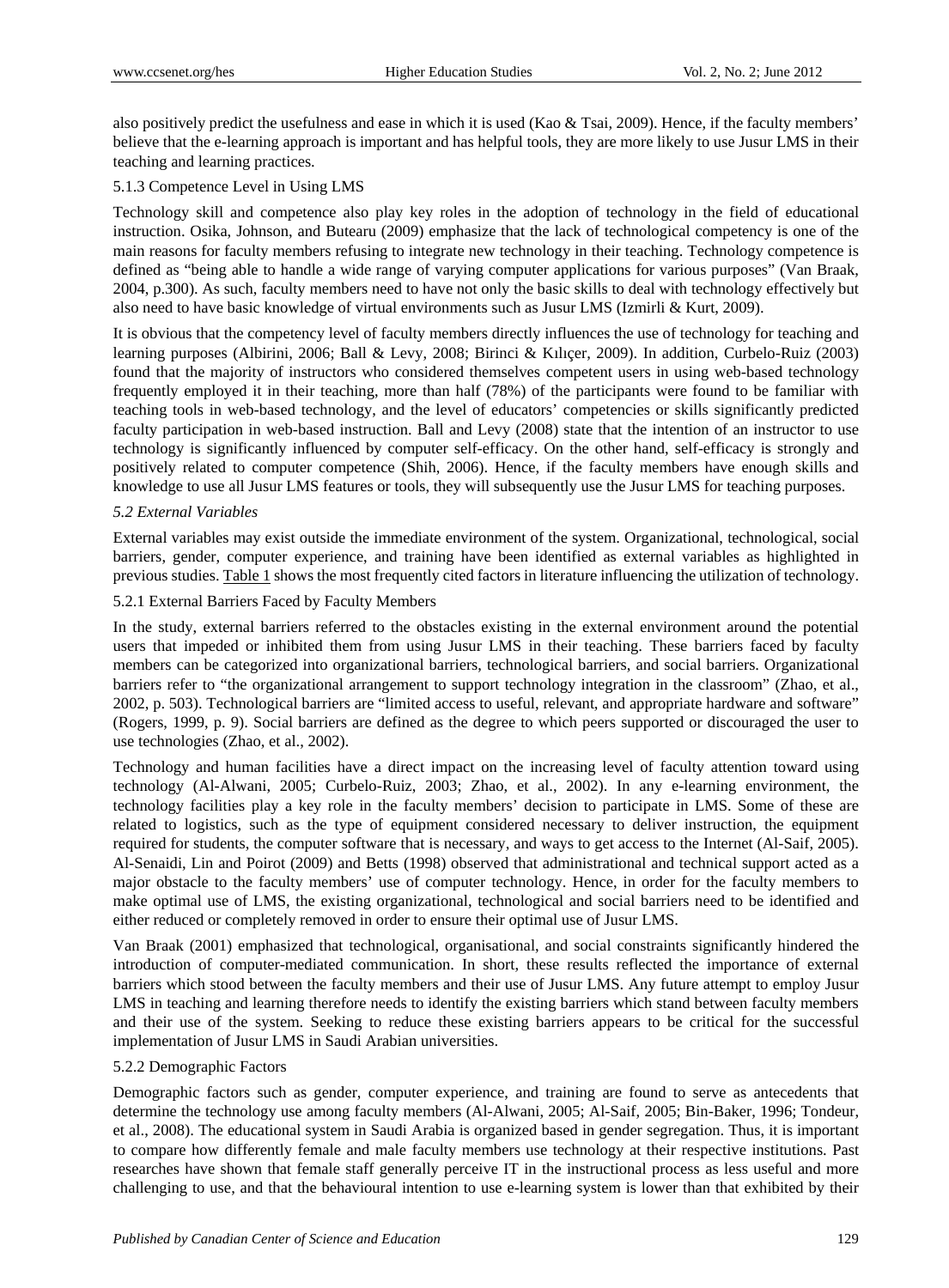male counterparts (Ong & Lai, 2006). According to Al-Balawi (2007) 71.4% of male faculty members at Saudi Arabian universities are willing to participate in Web Based Instruction (WBI) compared to only 28.6% of female faculty members. Vekiri and Chronaki (2008) confirmed that although both male and female display the same level of competence and positive beliefs toward the benefits of using computers, men somewhat utilized technology more frequently than women. Their research also indicated that female participants regarded the use of technology less important in their daily activities than their male counterparts. Tsai and Tsai (2010) also concluded that male users showed a higher level of confidence in using technology more than female users.

Computer experience has been identified as another factor influencing the extent to which faculty members use in their lectures (AI-Khaldi & AI-Jabri, 1998; Burton-Jones & Hubona, 2006; Diane M. Dusick & Yildirim, 2000; Teo, 2008). Existing research reveals that the degree of computer experience encourages or discourages faculty members' to use technology (Tondeur, et al., 2008; Van Braak, 2001). Faculty members' acceptance of computer technology is also affected by the previous computer experience (Al-Ghonaim, 2005; Albirini, 2006). Therefore, it is justified in considering the degree of computer experience as one of the factors which bear a direct influence on the usage rate of Jusur LMS exhibited by faculty members in Saudi universities.

Training and professional development have also been found to contribute significantly to the success of technology implementation in higher education (Al-Alwani, 2005; Diane M. Dusick & Yildirim, 2000; Pajo & Wallace, 2001). It has been highlighted that faculty members who attended in-service training and workshops are more likely use and apply what they have learned than those who have not (Al-Alwani, 2005). Al-Kahtani's study shows that Saudi Arabian female faculty members needed more in-service training to be able to utilize the internet efficiently (Al-Kahtani, 2006). Therefore, it can be concluded that, both male and female faculty members' use of Jusur LMS will increase if they engaged more frequently in professional development and workshops related to e-learning. According to Rogers (1999), lack of training related to using technology in classroom can become a major barrier to the integration of technology in higher education.

#### **6. Models Related to the Study**

At this point it is certainly recommendable to discuss on the theories that can be used as a guide to establish the theoretical model. There are two common theories that have been widely applied in the analysis of the use of technology, namely the Theory of Reasoned Action (Fishbein & Ajzen, 1975), and Technology Acceptance Model (TAM) (Davis, 1986).

#### *6.1 Theory of Reasoned Action*

Figure (1.1) displays the Theory of Reasoned Action (TRA) which was first proposed by Fishbein and Ajzen (1975) to understand human forms of behaviour. It was virtually designed to explain human general behaviour across wide domains (Davis, Bagozzi, & Warshaw, 1989). TRA was extensively used and frequently adapted to determine human's choices and intended patterns of behaviour in their actual usage of technology (Ramayah, Rouibah, Gopi, & Rangel, 2009). TRA however, consists of three constructs which are: behavioural intention, attitude, and subjective norm.

The theory hypothesizes that the behavioural intention of performing a particular action is determined by individual and social factors. While the individual factor is represented by the individual attitude towards the behaviour, the social factor is determined by subjective norm (Ajzen & Madden, 1986; Fishbein & Ajzen, 1975). In TRA, it is believed that the degree of actual behaviour is mainly based on the user's intention. Hence, the user's behavioural intention is a decision to involve in performing the action or not (Liker & Sindi, 1997).

Theory of Reasoned Action (TRA) also assumes that an individual's beliefs in regard to objects indirectly relates to behavioural intentions. An individual's beliefs refer to the information or opinion he/she holds about a certain object. Therefore, the whole of individual's beliefs constitutes the informational foundation which determine the individual's intentions and behaviour toward performing a certain task (Fishbein & Ajzen, 1975).

## *6.2 Technology Acceptance Model (TAM)*

Davis (1986) developed the TAM model based on Fishbein's and Ajzen's work. To date, TAM has become one of the most widely used models in the field of ICT (King & He, 2006). The purpose of this model is to explain the determinants of computer acceptance among users (Figure: 1.2). It explains user behaviour across end-user computing technologies and user population (Davis, et al., 1989).

Based on the assumptions of TAM, the behavioural intention to use technology (BI) is determined by the person's attitude toward using the technology (A) and perceived usefulness (U) (BI=A+U) (Davis, 1986). A person's attitude toward a new technology (A) is viewed as an essential determinant in the users' acceptance of a system where individuals form intention to perform behaviour toward which he/she has a positive attitude (Davis, 1986). More so,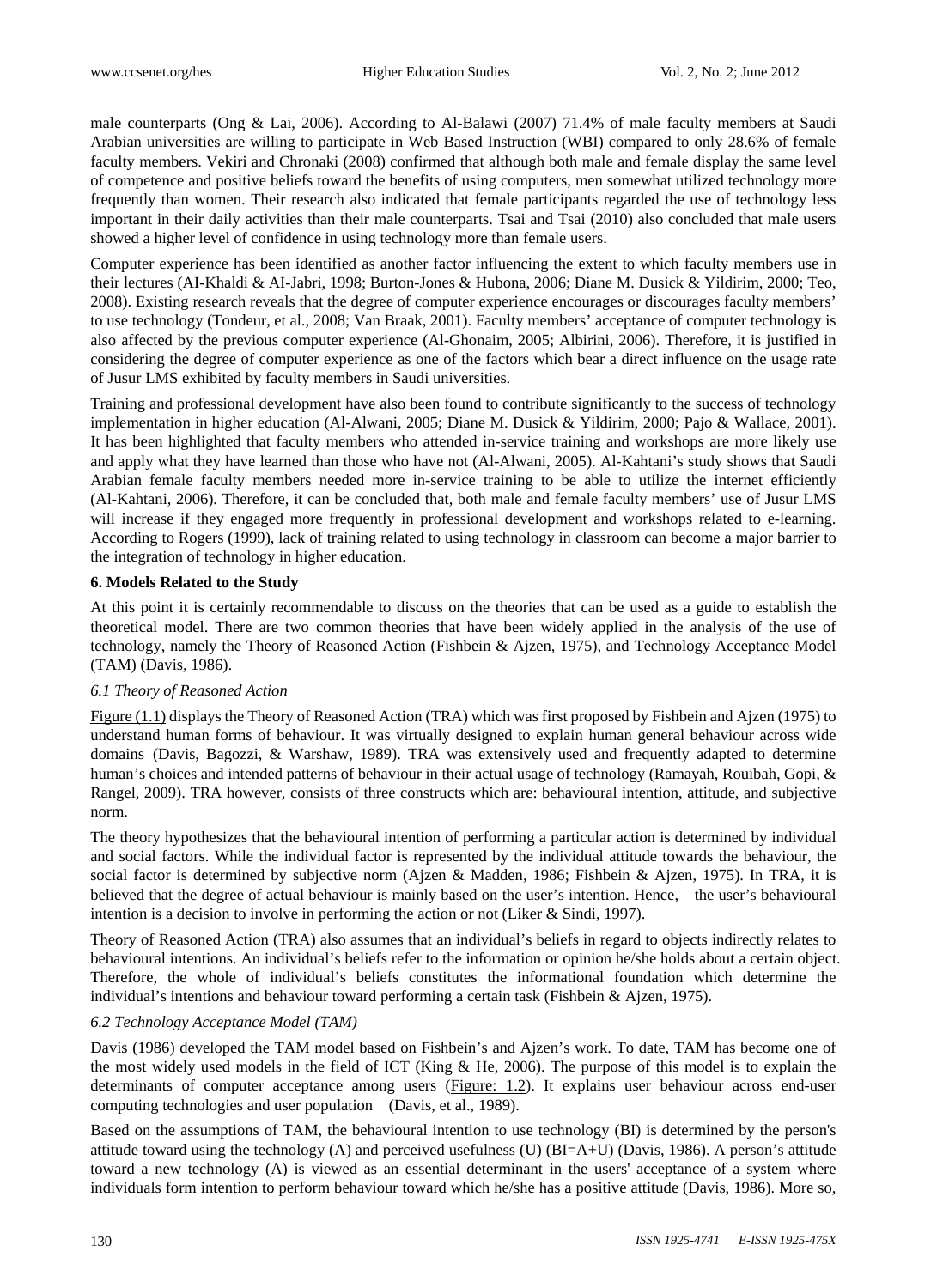the (A) in the theory is determined by perceived usefulness and perceived ease of use (U+ EOU =A), and finally, variables like training, user support, level of education, age, and system experience which are considered external variables influence user beliefs in using the system (Jones & Hubona, 2006).

However, some researchers posited that the actual usage of a technology in TAM can be measured using both frequency of use and volume of use (Jones & Hubona, 2006; Turner, Kitchenham, Brereton, Charters, & Budgen, 2010). These two measures are based on the volume and frequency in which the technology is utilized, Frequency of use of the system refers to the number of times in which the user utilized a system over a period (e.g. use Jusur LMS twice per week), whereas volume of use of the system refers to amount of time that the user used a system over the same period (e.g. use Jusur LMS four hours per set) (Jones & Hubona, 2006).

#### **7. Towards a Theoretical Framework**

The theoretical framework of the study on factors influencing the use of Jusur LMS is based on the assumptions of TRA and TAM. In addition, this study adopts one TRA variable, namely the individual's beliefs toward e-learning which influences individual's behaviour indirectly (Schafer & Tait, 1986). Similarly, two TAM variables are adopted, namely attitude and external variables. In the Technology Acceptance Model (TAM), the attitude factor has a direct influence on the intention to use a system (Davis, et al., 1989). TAM also presents external variables as an independent determinant with an indirect relationship to the intention to use a technology system. In this study, the adopted variables are reflected by the independent variables, and the dependent variable reflects the utilization level of Jusur LMS.

According to Pac (2008), only a certain percentage of faculty members utilize technology in teaching, while others do not use it at all. Literatures on the utilization domain of instructional technology (Abdalhaq & Yasin, 2008; Addawood, 1990; Betts, 1998; Zhao, et al., 2002) have identified a number of internal and external factors that contribute to a faculty member's use of LMS. The following factors are based on several studies that focused on technology implementation among faculty members.

One of these factors is attitude toward technology. It is found that faculty members who have positive attitude toward Jusur LMS feel more satisfied with using this technology in their classrooms. The second factor is competence in using Jusur LMS. It is found that faculty members who are knowledgeable and skilful in using Jusur LMS frequently use it more than those are incompetent. In addition, pedagogical beliefs toward e-learning that faculty members hold are considered as one of the main determinants to incorporate Jusur LMS into the teaching environment. The frequency of Jusur LMS use may relate with positive beliefs toward e-learning in general. For example, instructors who hold positive constructivist beliefs may be more likely to adopt Jusur LMS than those who hold more conservative beliefs.

External barriers faced by faculty members which prevent them from using Jusur LMS are considered as a factor that influences faculty members in their use. The three major barriers identified in this study are organizational, technological, and social barriers. These variables exist in the environment around the user that may encourage, discourage or even prevent him or her from using Jusur LMS.

In this model, individual differences among technology users are duly considered, According to Henry and Basile (1994), demographic factors and user characteristics are also likely to have an impact on technology acceptance. Variables such as gender, computer experience, and training have been identified as external variables. Figure 1.3 shows the model of this study, this model could predict the utilization of Jusur LMS in Saudi Arabian universities.

#### **8. Practical Implications**

Many researches have shown that knowledge of the factors that influence the use of LMS among faculty members can help promote the successful integration of technology in teaching and learning process. Previous research has identified five main factors that need to be taken into consideration when investigating the use of Jusur LMS in Saudi Arabian universities. They are attitude towards the use of LMS, beliefs towards e-learning, competency, barriers and demographic variables. The theoretical framework was then used to direct the investigation related to the factors influencing the faculty members' use of LMS, in particular Jusur LMS. This theoretical framework can be adapted for other studies related to planning and implementation of Learning Management System in higher education.

## **9. Research Limitations**

This study limited its scope to examining the factors influencing the use of Jusur LMS in Saudi Arabian universities. However, Jusur LMS constitutes only one of the e-learning management tools which are employed in Saudi Arabian universities. The study population was limited to the faculty members of Saudi Arabian public universities. In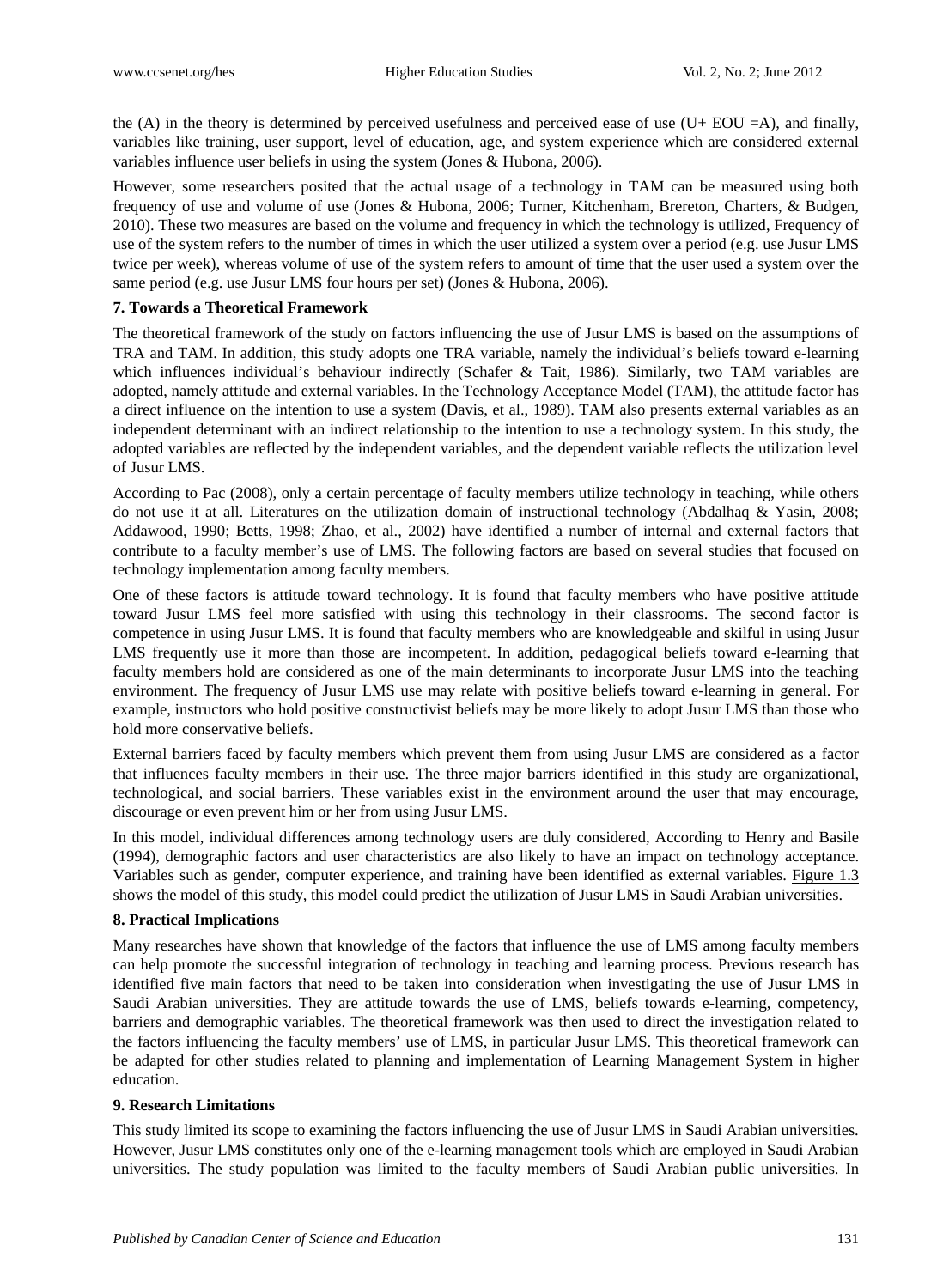consequence, the result of the study may not reflect the general use of information technology in higher education as such, and it may not reflect the use of information technology at private universities.

#### **10. Conclusion**

The rapid developments in the field of Information and Communication Technology (ICT) and utilization of e-learning tools including learning management system (LMS) have become essentials to educational processes. Many higher educational institutions have adopted LMS to increase the quality of learning, equip learners with technological skills, encourage learners to be more interactive, and removing the limitations of time and space in instructional processes (Al-Zaidiyeen, et al., 2008; Al-Zamil, 2003; Chang, 2008). Jusur Learning Management System provides instructors with six efficient functions. It enables educators to register their students in the course, designs the course and the way of teaching it, delivers the course content to users, communicates with student synchronously and asynchronously, follows up the students' progress in the Jusur environment, and evaluates the students' performance.

However, providing the required technological infrastructure does not guarantee the optimal implementation of LMS by all faculty members of the institution. In consequence, every higher educational institution seeks to increase the utilization level of LMS of its faculty members to ensure the successful integration of technology in teaching and learning processes.

There are several factors that can be taken into consideration when using LMS for teaching and learning purposes. The internal variables consist of attitude toward use of LMS, beliefs toward e-learning, and competence level in using LMS and are factors which relate to the faculty members themselves. Attitude toward use of LMS is divided in to three sub-sections namely affect, cognition, and behaviour. Beliefs toward e-learning can be examined from the viewpoint of the importance of web to instructor, design of content, constructivist approach, personal preferences.

On the other hand, external variables are factors which are related to the environment surrounding the faculty members and their characteristics which encourage or inhibit faculty members from using Jusur LMS. The external variables include two important factors which consist of the barriers faced by faculty members and demographic factors. The barriers variable is classified based on Betts's work (1998), and divided into three sub-domains namely organizational barriers, technological barriers, and social barriers. In addition, three demographic factors are found as critical factors that may influence the utilization of Jusur LMS, namely gender, experience in using computer as well as training and attending workshops. The theoretical framework for investigating the factors influencing the utilization of LMS is drawn from the Theory of Reasoned Action (Fishbein & Ajzen, 1975) and Technology Acceptance Model (TAM) (Davis, 1986).

#### **References**

Abahussain, S. (1998). Implementation of Interactive Television Technology in Distance Education Higher Learning Programs in Saudi Arabia. Unpublished doctoral dissertation, University of Southern California

Abdalhaq, B., & Yasin, I. (2008). Factors that Affect the Use of Information Technology in the Process of Education in North Palestinian Schools. *Journal of Al-Najah University for Human Science, 22*(4), 1063-1097.

Addawood, A. S. (1990). Faculty Perceptions of the Use of Educational Technology in Saudi Arabian Universties. Unpublished doctoral dissertation, The George Washington University.

AI-Khaldi, M. A., & AI-Jabri, I. M. (1998). The Relationship of Attitudes to Computer Utilization: New Evidence From a Developing Nation. *Computers in Human Behavior, 14*(1), 23-42. http://dx.doi.org/10.1016/S0747-5632(97)00030-7

Ajzen, I., & Madden, T. J. (1986). Prediction of Goal-Directed Behavior: Attitudes, Intentions, and Perceived Behavioral Control. *Journal Of Experimental Social Psychology, 22,* 453-474. http://dx.doi.org/10.1016/0022-1031(86)90045-4

Al-Alwani, A. E. (2005). Barriers to Integrating Information Technology in Saudi Arabia Science Education. Unpublished doctoral dissertation, University of Kansas, U.S.A.

Al-Asmari, A. M. (2005). The Use of The Internet Among EFl Teachers at Th colleges of Technology in Saudi Arabia Unpublished doctoral dissertation, The Ohio State University.

Alaugab, A. M. (2007). Benefits, Barriers, and Attitudes of Saudi Faculty and Students Toward Online Learning in Higher Education. Unpublished doctoral dissertation, University of Kansas.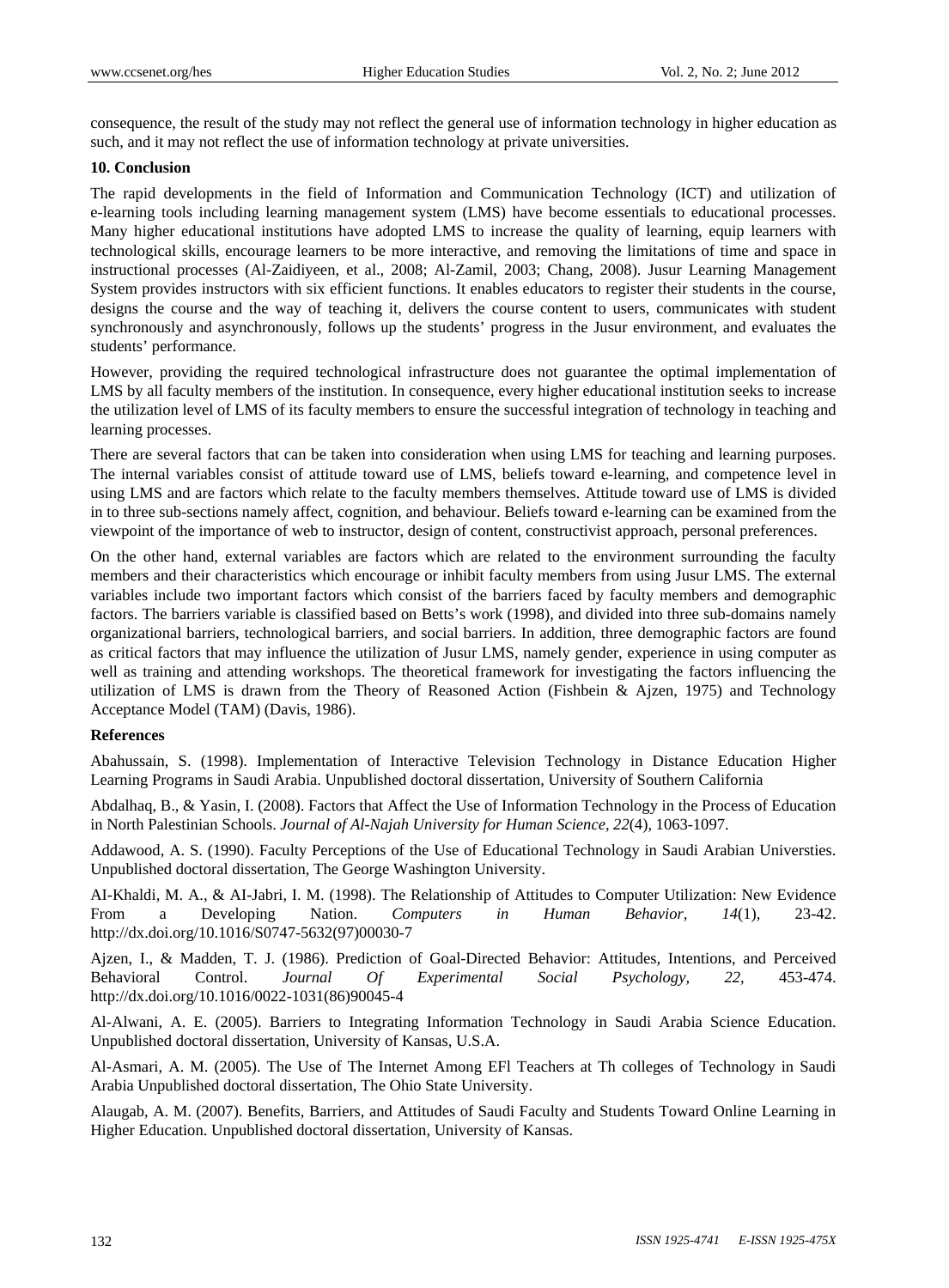Al-Balawi, M. S. (2007). Critical Factors Related to the Implementation of Web-Based Instruction by Higher Education Faculty at Three Universities in the Kingdom of Saudi Arabia. Unpublished doctoral dissertation, University of West Florida.

Albirini, A. (2006). Teachers attitudes toward information and communication technologies: the case of Syrian EFL teachers. *Computers & Education, 47*, 373–398. http://dx.doi.org/10.1016/j.compedu.2004.10.013

Al-Busaidi, K. A., & Al-Shihi, H. (2010). Instructors' Acceptance of Learning Management Systems: A Theoretical Framework. *Communications of the IBIMA,* 2010, 1-10.

Al-Erieni, S. A. (1999). Attitudes of King Saud University Faculty Toward Development and Implication of A Telecommunications-based Distance Education Program as an Alternative to Conventional Teaching. Unpublished doctoral dissertation, George Mason University. http://dx.doi.org/10.5171/2010.862128

Al-Ghonaim, H. S. (2005). Attitudes, Barriers, and Incentives of Saudi College Instructors and Administrators toward Implementation of On-line Instruction. Unpublished doctoral dissertation, University of Kansas.

Alias, N. A., & Zainuddin, A. M. (2005). Innovation for Better Teaching and Learning: Adopting the Learning Management System. *Malaysian Online Journal of Instructional Technology, 2*(2), 27-40.

Al-Kahtani, N. K. (2006). The Internet technololgy and its Potential Contribution to Research in Saudi Arabia: Possible Factors Influencing its utilization. unpublished doctoral dissertation, The George Washigton University, USA.

Al-Khalifa, H. S. (2010 a). *A First Step in Evaluating the Usability of JUSUR Learning Management System.* Paper presented at the The 3rd Annual Forum on e-Learning Excellence in the Middle East 2010: Bringing Global Quality to a Local Context. February 1st - 3rd, Dubai, U.A.E.

Al-Khalifa, H. S. (2010 b). E-learning in Saudi Arabia. In U. Demiray (Ed.), *E-learning practices* (Vol. 2, pp. 745-772). Eskisehir-Turkey: Anadolu University.

Alnujaidi, S. A. (2008). *Factors Influencing English Language Faculty Members' Adoption and Integration of Web-Based Instruction (WBI) in Saudi Arabia. Unpublished* doctor dissertation, University of Kansas.

Al-Saif, A. (2005). The Motivating and Inhibiting Factors Affecting the Use of Web-Based Instruction at the University of Qassim in Saudi Arabi*a.* Unpublished doctoral dissertation, Wayne State University, U.S.A.

Al-Salum, O. I. (2009, 9 August). Deficiencies in the Jusur Learning Management System, *Information Technology. Al-Riyadh newspaper*. [Online] Available: http://www.alriyadh.com/2009/08/09/article450962.html

Al-Senaidi, S., Lin, L., & Poirot, J. (2009). Barriers to adopting technology for teaching and learning in Oman. *Computers & Education, 53*, 575–590. http://dx.doi.org/10.1016/j.compedu.2009.03.015

Altun, A., Gulbahar, Y., & Madran, O. (2008). Use of a Content Management System For Blended Learning: Perceptions of Pre-Service Teacher. *Turkish Online Journal of Distance Education, 9*(4), 11.

Al-Weshail, A. S. (1997). Use and Integration of Computer and Computer-Related Technology by Faculty Members at the Intitute of Public Adminstration in Saudi Arabia. Unpublished doctoral dissertation, Mississippi State University

Al-Zaidiyeen, N., Mei, L., & Fook, F. (2008). In-Service Teachers' Attitudes Towards The Use of Information and Communication Technology in Teaching Practice: The cas of Jordan. Proceeding of Paper presented at the the 2nd International Malaysian Educational Technology Convention, , Kuantan, Pahang Darul Makmur, Malaysia.

Al-Zamil, O. A. (2003). High School Social Studies Teachers' Attitudes and Usage of Instructional Technology in Saudi Arabia. Unpublished doctoral dissertation, University of Arkansas.

Alzamil, Z. A. (2006). Students' Perception Towards the E-Learning at The GOTEVOT and the Arab Open University in Riyadh. *Journal of King Saud University: Educational Sciences and Islamic Studies, 18*(2), 655-698.

Ball, D. M., & Levy, Y. (2008). Emerging Educational Technology: Assessing the Factors that Influence Instructors' Acceptance in Information Systems and Other Classrooms. *Journal of Information Systems Education, 19*(4), 431-443.

Bates, A. W. T. (2005). *Technology, E-learning and Distance Education*: Routledge, Taylor & Francis Group. UK.

Betts, K. (1998). An Institutional Overview: Factors Influencing Faculty Participation in Distance Education in Postsecondary Education in the United States: An Institutional Study. [Online] Available: Online Journal of Distance Learning Administration http://www.westga.edu/~distance/betts13.html (March 14, 2009)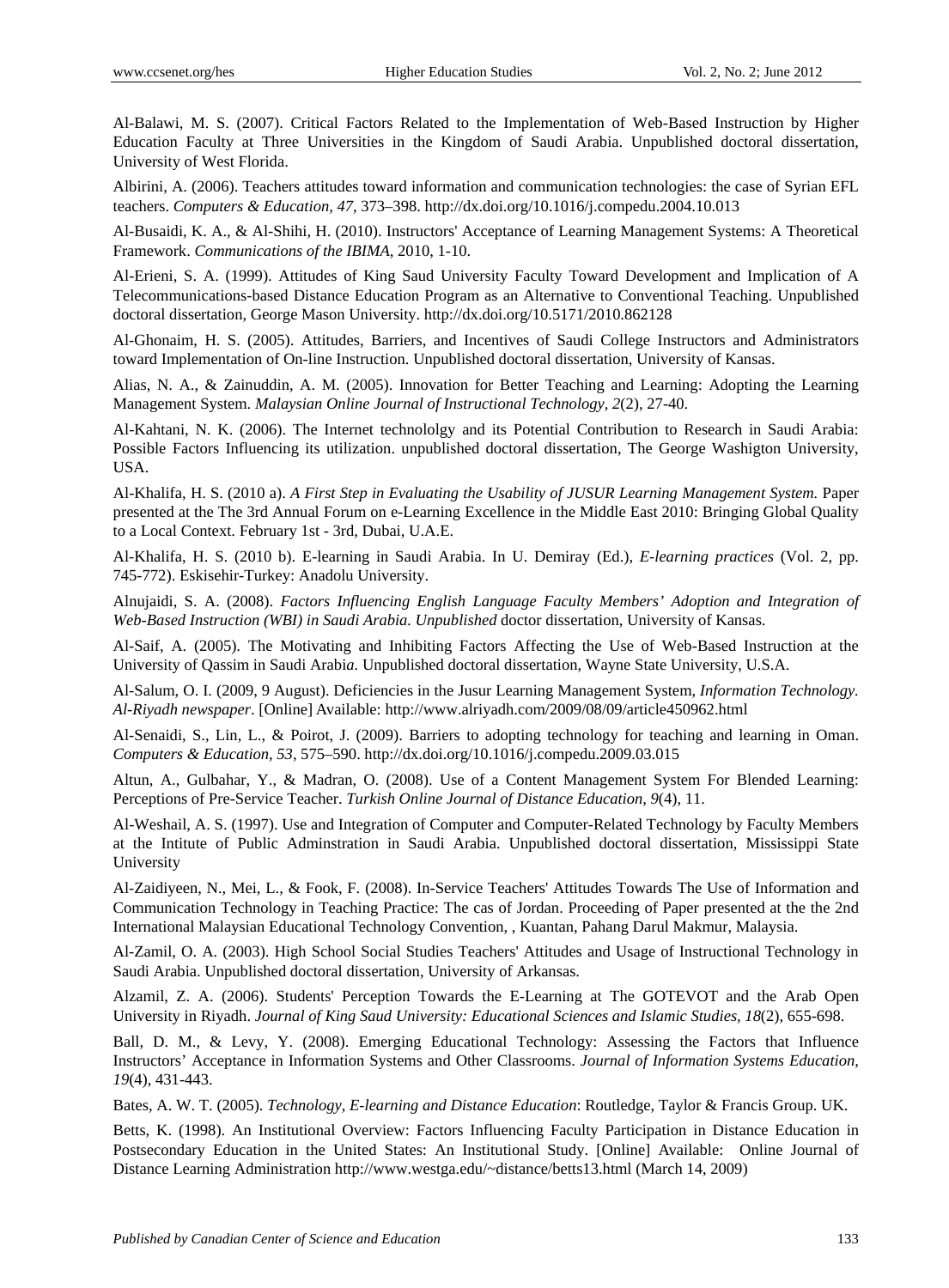Bin-Baker, M. (1996). The Use of Computer Technology by Saudi Administrators in Hgher Education. Unpublished doctoral dissertation, The George Washington University.

Birinci, G., & Kılıçer, K. (2009). The pre-service teachers' competency perceptions regarding technology planning. *Procedia Social and Behavioral Sciences, 1*, 1474-1478. http://dx.doi.org/10.1016/j.sbspro.2009.01.260

Burton-Jones, A., & Hubona, G. S. (2006). The mediation of external variables in the technology acceptance model. *Information & Management 6*(43), 706-717. http://dx.doi.org/10.1016/j.im.2006.03.007

Chang, C. L. (2008). *Faculty Perceptions and Utilization of a Learning Management System in Higher Education.* Unpublished doctoral dissertation, Ohio University, USA.

Clark, R. C., & Mayer, R. E. (2008). E-learning and the Science of Instruction: Proven Cuidelines for Consumers and Designers of Multimedia Learning. San Francisco: Pfeiffer An Imprint of Wiley.

Clay, M. (1999b). Faculty attitudes toward distance education at the State University of West Georgia. University of West Georgia. [Online] Available: http://www.westga.edu/~distance/attitudes.html (Febryary 14, 2010)

Curbelo-Ruiz, A. M. (2003). Factors Influencing Faculty Participation in Web Based Distance Education Technologies. *HERMES, 3*(8), 1-9.

Davis, F. D. (1986). A technology acceptance model empirical testing new end-user information systems: Theory and results. Doctoral dissertation, Massachusetts Institute of Technology.

Davis, F. D., Bagozzi, R. P., & Warshaw, P. R. (1989). User acceptance of computer technology: A comparison of two theoretical models. *Management Science, 35*(8), 982–1003. http://dx.doi.org/10.1287/mnsc.35.8.982

Dusick, D. M. (1998). What social cognitive factors influence faculty members' use of computers for teaching? A literature review. *Journal of Research on Computing in Education, 31*(2), 123-137.

Dusick, D. M., & Yildirim, S. (2000). Faculty Computer Use and Training: Identifying Distinct Needs for Different Populations. *Community College Review, 27*(4), 33-47. http://dx.doi.org/10.1177/009155210002700403

Ertmer, P. A. (2005). Teacher pedagogical beliefs: The final frontier in our quest for technology integration? . *Educational Technology Research and Development, 53*(4), 25-39. http://dx.doi.org/10.1007/BF02504683

Falvo, D., & Johnson, B. (2007). The Use of Learning Management Systems in the United States. *TechTrends, 51*(2), 40-45. http://dx.doi.org/10.1007/s11528-007-0025-9

Fishbein, M., & Ajzen, I. (1975). Belief, Attitude, Intention, and Behavior: An Introduction to Theory and Research: Reading, MA: Addison-Wesley.

Garrison, D. G., & Anderson, T. (2003). *E-Learning in the 21st Century: A Framework for Research and Practice.* London, U.K: Routledge Falmer. http://dx.doi.org/10.4324/9780203166093

Hamdi, N. (2002). Educational uses of the Internet in Jordanian universities. *Journal of Educational Science 2*, 3-34.

Henry, G. T., & Basile, K. C. (1994). Understanding the decision to participate in formal adult education. *Adult Education Quarterly, 44*(2), 64-82. http://dx.doi.org/10.1177/074171369404400202

Izmirli, O. S., & Kurt, A. A. (2009). Basic competencies of instructional technologists. *Procedia Social and Behavioral Sciences, 1*, 998–1002. http://dx.doi.org/10.1016/j.sbspro.2009.01.178

Jones, A. B., & Hubona, G. S. (2006). The mediation of external variables in the technology acceptance model. *Information & Management 43*(706-717). http://dx.doi.org/10.1016/j.im.2006.03.007

Kao, C.-P., & Tsai, C. C. (2009). Teachers' attitudes toward web-based professional development, with relation to Internet self-efficacy and beliefs about web-based learning. *Computers & Education, 53*, 66-73. http://dx.doi.org/10.1016/j.compedu.2008.12.019

King, W. R., & He, J. (2006). A meta-analysis of the technology acceptance model. *Information & Management, 43*, 740-755. http://dx.doi.org/10.1016/j.im.2006.05.003

Liker, J. K., & Sindi, A. A. (1997). User Acceptance of Expert Systems: a Teast of The Theory of reasoned Action. *Engineering and Technology Management JET-M, 14*, 147-173. http://dx.doi.org/10.1016/S0923-4748(97)00008-8

Mahmud, R. (2006). *ICT Readiness Among Secondary School Teachers.* Doctoral Dissertation, Universiti Kebangsaan Malaysia.

Mahmud, R., & Ismail, M. A. H. (2010). Impact of Training and Experience in Using ICT on in-Service Teachers' Basic ICT Literacy. *Malaysian Journal of Educational Technology, 10*(2), 6.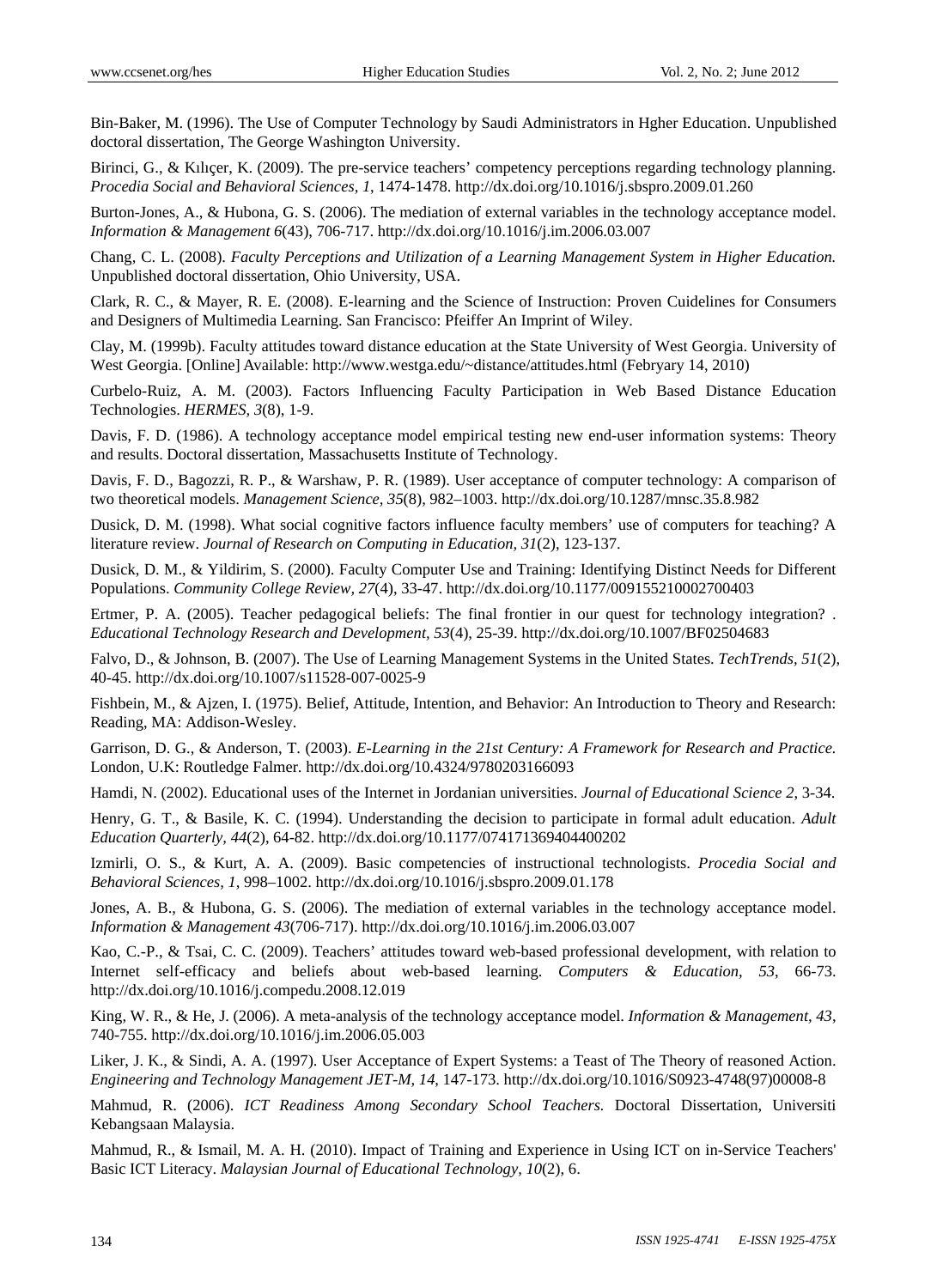Mazi, A. H., & Obuamh, A. R. (2002). The reality of the quantitative growth of the faculty members in Saudi universities and its future in King Saud University: case study. Frrom King Saud University, Faculty of Education. [Online] Available: Available:

http://colleges.ksu.edu.sa/Arabic20Colleges/CollegeOfEducation/Pages/COE\_Conferences\_Faculty\_Development.a spx (June 2, 2012)

Ministry of Higher Education. (2008). Higher Education Statistics. From Ministry of Higher Education Portal. [Online] Available: Available:

http://www.mohe.gov.sa/AR/MINISTRY/DEPUTY-MINISTRY-FOR-PLANNING-AND-INFORMATION-AFFA IRS/HESC/Pages/ehsaat.aspx (November 1, 2010)

National Centre for e-learning and Distance Learning. (2009). JUSUR LMS System. From National Center for e-learning and Distance Learning. [Online] Available: http://www.elc.edu.sa/portal/index.php?mod=content&page=27 (December 5, 2009)

Ong, C.-S., & Lai, J.-Y. (2006). Gender differences in perceptions and relationships among dominants of e-learning acceptance. *Computers in Human Behavior, 22*, 816-829. http://dx.doi.org/10.1016/j.chb.2004.03.006

Osika, E. R., Johnson, R. Y., & Buteau, R. (2009). Factors Influencing Faculty Use of Technology in Online Instruction: A Case Study. From Online Journal of Distance Learning Administration. [Online] Available: http://www.westga.edu/~distance/ojdla/spring121/osika121.html (August 4, 2009)

Ottenbreit-Leftwich, A. T., Glazewski, K. D., Newby, T. J., & Ertmer, P. A. (2010). Teacher value beliefs associated with using technology: Addressing professional and student needs. *Computers & Education, 55*  1321–1335. http://dx.doi.org/10.1016/j.compedu.2010.06.002

Pac, R. (2008). *Factors That Influence Technology Use during Instructional Time.* Unpublished doctoral dissertation, Walden University.

Pajo, K., & Wallace, G. (2001). Barriers to the Uptake of Web-Based Technology by University Teachers. *Journal of Distance Education, 16*(1), 70-84.

Ramayah, T., Rouibah, K., Gopi, M., & Rangel, G. J. (2009). A decomposed theory of reasoned action to explain intention to use Internet stock trading among Malaysian investors. *Computers in Human Behavior, 25*, 1222–1230. http://dx.doi.org/10.1016/j.chb.2009.06.007

Rogers, P. (1999). Barriers to Adopting Emerging Technologies in Education. Education Resources Information Center. [Online] Available: http://www.eric.ed.gov/ (December 25, 2009)

Rokeach, M. (1976). *Beliefs, attitudes and values. A theory of organization and change.* San Francisco CA: Jossey-Bass.

Sallum, S. A. (2008). Learning Management System Implementation:Building Strategic Change. [Online] Available: http://findarticles.com/p/articles/mi\_hb5835/is\_200801/ai\_n32281677/?tag=content;col1 (Jan 1, 2008)

Schafer, R. B., & Tait, J. L. (1986). A guide for understanding attitudes and attitude change. Retrieved 4/7/2009, from Extension Sociology at Iowa State University, Ames, Iowa, USA. [Online] Available: http://www.soc.iastate.edu/extension/presentations/publications/comm/NCR138.pdf

Seels, B. B., & Richey, R. C. (1994). *Instructional Technology: The Definition and Domains of The Field*: Bloomington, IN: Association for Educational Communications and Technology.

Shih, H. P. (2006). Assessing the effects of self-efficacy and competence on individual satisfaction with computer use: an IT student perspective. *Computers in Human Behavior, 22*, 1012–1026. http://dx.doi.org/10.1016/j.chb.2004.03.025

Teo, T. (2008). Pre-service teachers' attitudes towards computer use: A Singapore survey. *Australasian Journal of Educational Technology, 24*(4), 414-424.

Tondeur, J., Hermans, R., Braak, J. V., & Valcke, M. (2008). The impact of primary school teachers' educational beliefs on the classroom use of computers. *Computers & Education, 51*, 1499–1509. http://dx.doi.org/10.1016/j.compedu.2008.02.001

Tsai, P.-S., & Tsai, C. C. (2010). Elementary school students' attitudes and self-efficacy of using PDAs in a ubiquitous learning context. *Australasian Journal of Educational Technology, 26*(3), 297-308.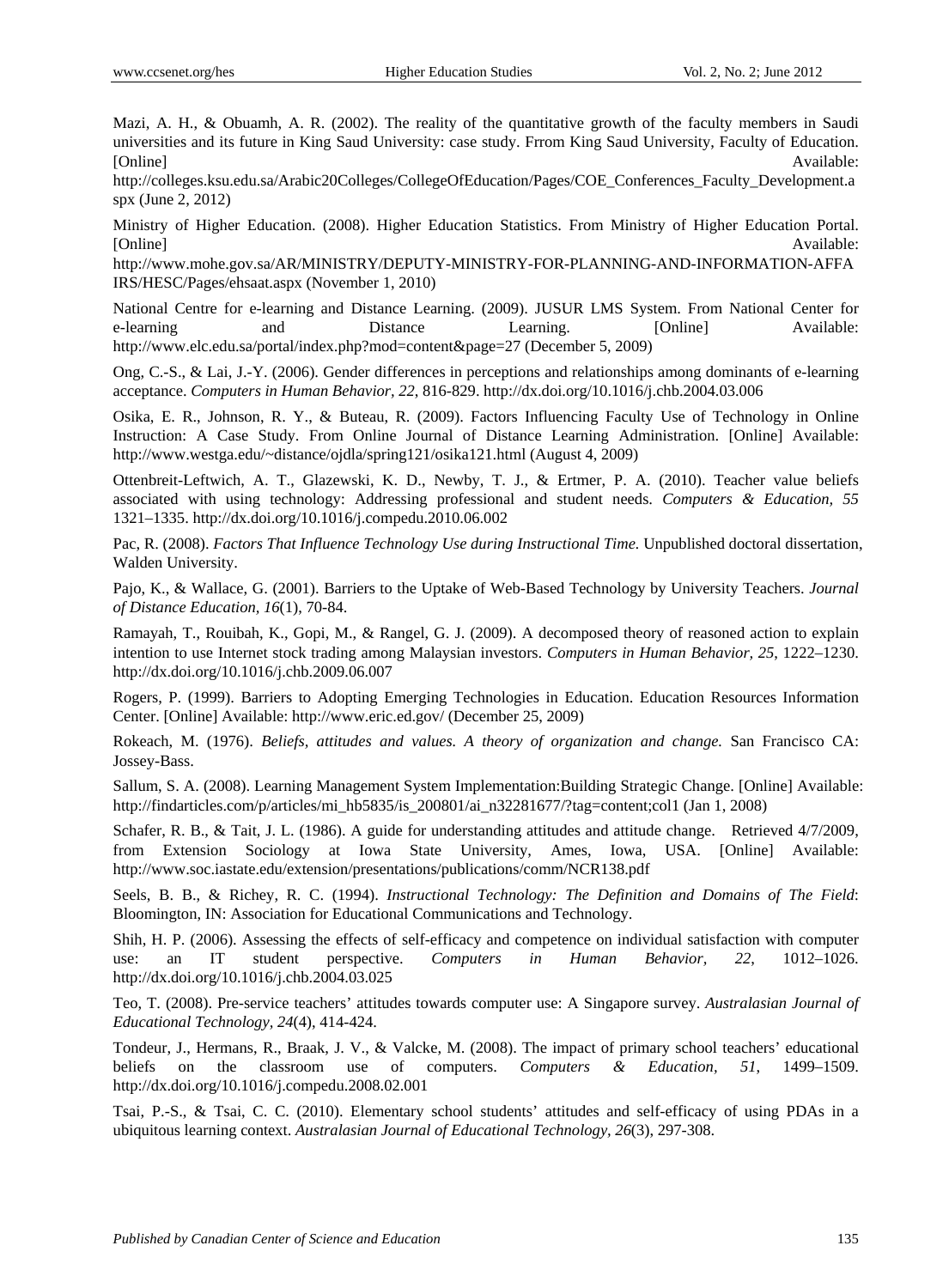Turner, M., Kitchenham, B., Brereton, P., Charters, S., & Budgen, D. (2010). Does the technology acceptance model predict actual use? A systematic literature review. *Information and Software Technology, 52*, 463–479. http://dx.doi.org/10.1016/j.infsof.2009.11.005

Van-Braak, J. (2001). Factors influencing the use of computer mediated communication by teachers in secondary schools. *Computers & Education, 36*(41-57). http://dx.doi.org/10.1016/S0360-1315(00)00051-8

Van-Braak, J. P. (2004). Domains and determinants of university students' self-perceived computer competence. *Computers & Education, 43*, 299–312. http://dx.doi.org/10.1016/j.compedu.2003.09.006

Vekiri, I., & Chronaki, A. (2008). Gender issues in technology use: Perceived social support, computer self-efficacy and value beliefs, and computer use beyond school. *Computers & Education, 51*, 1392-1404. http://dx.doi.org/10.1016/j.compedu.2008.01.003

Venkatesh, V., & Morris, M. G. (2000). Why don't men ever stop to ask for directions? Gender social influence and their role in technology acceptance and usage behaviour. *MIS Quarterly, 24*(1), 115-139. http://dx.doi.org/10.2307/3250981

Yang, H. d., & Yoo, Y. (2004). It's all about attitude: revisiting the technology acceptance model. *Decision Support Systems, 38*, 19– 31. http://dx.doi.org/10.1016/S0167-9236(03)00062-9

Zhao, Y., Pugh, K., Sheldon, S., & Byers, J. (2002). Conditions for Classroom Technology Innovations. *Teachers College Record, 104* (3), 482-515. http://dx.doi.org/10.1111/1467-9620.00170

Zimbardo, P., Ebbesen, E., & Maslach. (1977). Influencing attitudes and changing behavior: Reading, MA: Addison-Wesley Publishing Company.

| Variables          |                                       | Authors                                                                                                                                                                                                                 |
|--------------------|---------------------------------------|-------------------------------------------------------------------------------------------------------------------------------------------------------------------------------------------------------------------------|
| Internal Variables | Attitude toward use of technology     | Al-Erieni, 1999; Albirini, 2006; Al-Khaldi & Al-Jabri, 1998; Clay, 1999b;<br>Fishbein & Ajzen, 1975; Hamdi, 2002; Schafer & Tait, 1986; Yang & Yoo<br>2004; Zhao, et al., 2002; and Zimbardo, Ebbesen, & Maslach, 1977. |
|                    | Pedagogical Beliefs toward e-learning | Ertmer, 2005; Fishbein & Ajzen, 1975; Kao & Tsai, 2009;<br>Ottenbreit-Leftwich, Glazewski, Newby, & Ertmer, 2010; Tondeur,<br>Hermans, Braak, & Valcke, 2008; and Zhao, et al., 2002.                                   |
|                    | Competence level in using Technology  | Albirini, 2006; Ball & Levy, 2008; Birinci & Kilicer, 2009; Curbelo-Ruiz,<br>2003; Osika, Johnson, & Butearu, 2009; Izmirli & Kurt, 2009; and Shih,<br>2006.                                                            |
| External Variables | <b>External Barriers</b>              | Al-Alwani, 2005; Al-Saif, 2005; Al-Senaidi, Lin and Poirot, 2009; Betts,<br>1998; Curbelo-Ruiz, 2003; Van-Braak (2001); and Zhao, et al., 2002.                                                                         |
|                    | Computer experience                   | Albirini, 2006; Al-Ghonaim, 2005; Al-Khaldi & Al-Jabri,<br>1998:<br>Burton-Jones & Hubona, 2006; Diane M. Dusick & Yildirim, 2000;<br>Teo.<br>2008; Tondeur, et al., 2008; and van-Braak, 2001.                         |
|                    | Gender                                | Al-Balawi, 2007; Tsai & Tsai, 2010; Ong & Lai, 2006; and Vekiri &<br>Chronaki, 2008.                                                                                                                                    |
|                    | Training                              | Al-Alwani, 2005; Al-Kahtani, 2006; Diane M. Dusick & Yildirim, 2000;<br>Pajo & Wallace, 2001; and Rogers, 1999.                                                                                                         |

Table 1. Most frequently cited factors in literature influencing the use of technology



Figure 1.1. Theory of Reasoned Action (TRA), Source: Fishbein & Ajzen (1975).